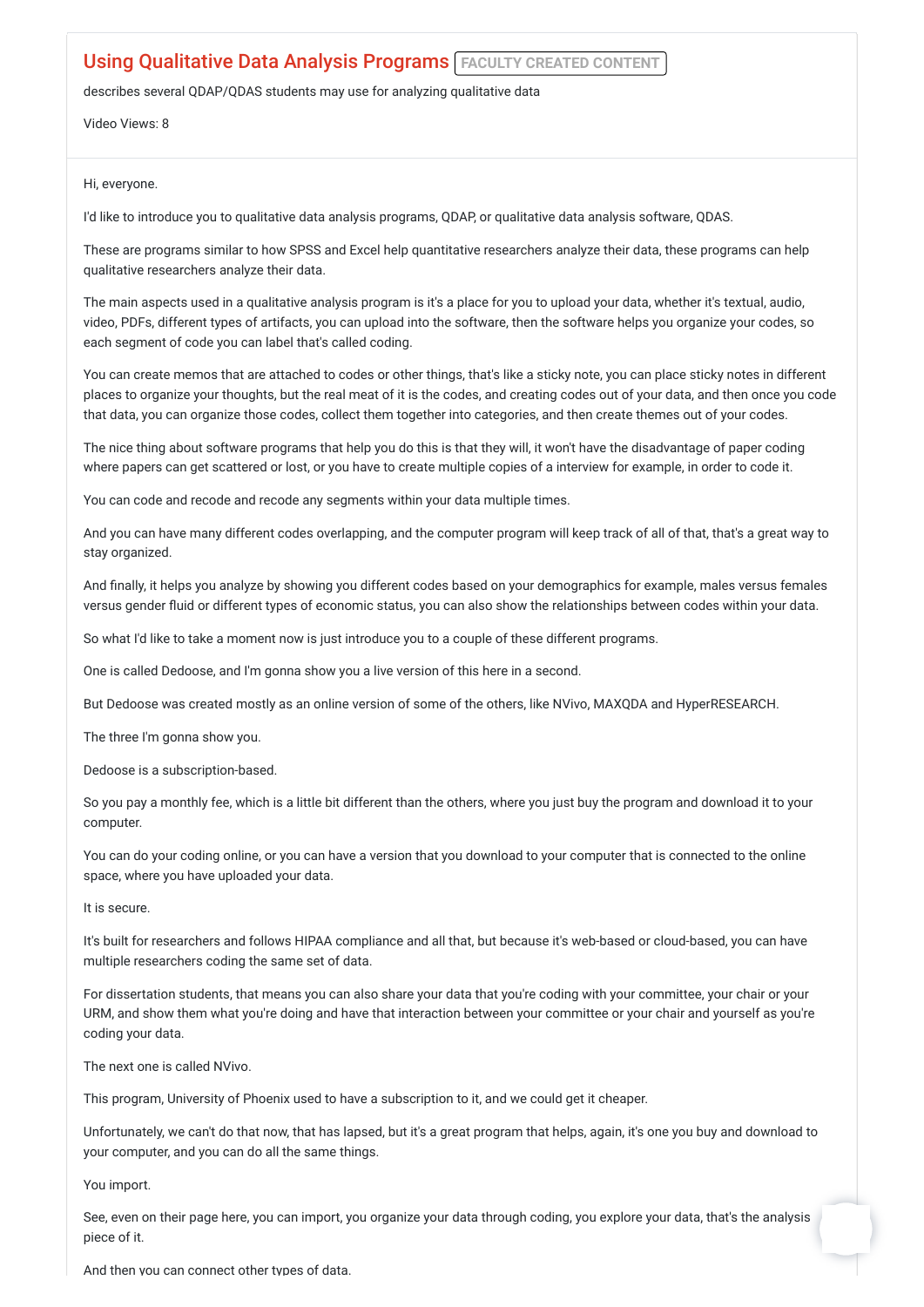And then you can connect other types of data.

You might have Microsoft Office, Excel Word with NVivo.

You can import.

Most of these, you can import from Excel Word, all the main Microsoft Office products.

The third one I want to introduce you to is called MAXQDA.

This again, it's a program that, a lot of these are very similar.

They allow you to upload your data into the program, so you can analyze it.

It's just that the programs themselves have different feel of what they look like and how you navigate through the program.

For example, this is what MAXQDA looks like.

You have your coding system in this lower left hand, you have your data that you have imported, whether it's notes or videos or images, pictures, or textual data like an interview transcript.

You have your document browser, and all of them are gonna have this, but just situated a little bit differently.

And then you have your code segments that you can see over on the right hand side.

HyperRESEARCH is a bit more simplified.

This is what the HyperRESEARCH looks like.

The study window, it's more of the.

It doesn't have the colors and whatnot.

It's a more simplified type of program, but it does all of the same things.

Coding.

How to code phrases.

It tracks all the sources of your code.

All of them do.

Creating memos.

That's what this looks like in here.

Reporting.

You can report out.

So for all of these, the other nice thing is that when you create reports or you can download images of different code segments or visuals of the relationships to your codes.

Dedoose actually has a mixed methods component to it as well.

And I think a lot of the others are integrating that piece.

So, when you have your demographic data and your code data, you can use those to create correlation matrices, and do some different cross tabulations and whatnot.

So from there, I would like to show you an actual screen of Dedoose.

This is a live study that I and seven other faculty are working on.

It's a study on the impacts of COVID on nursing students and nursing faculty.

And you can see here that, here's the number of users and codes and excerpts.

We have our code section on the left-hand side.

This iddie is a home of the home of the home of the home of the home of the home of the home of the home of th<br>This is a home of the home of the home of the home of the home of the home of the home of the home of the home

If I click one of these arrows, you see that it expands, and it's a hierarchical tree.

You can just keep expanding, and you can nest more and more codes within each of these levels.